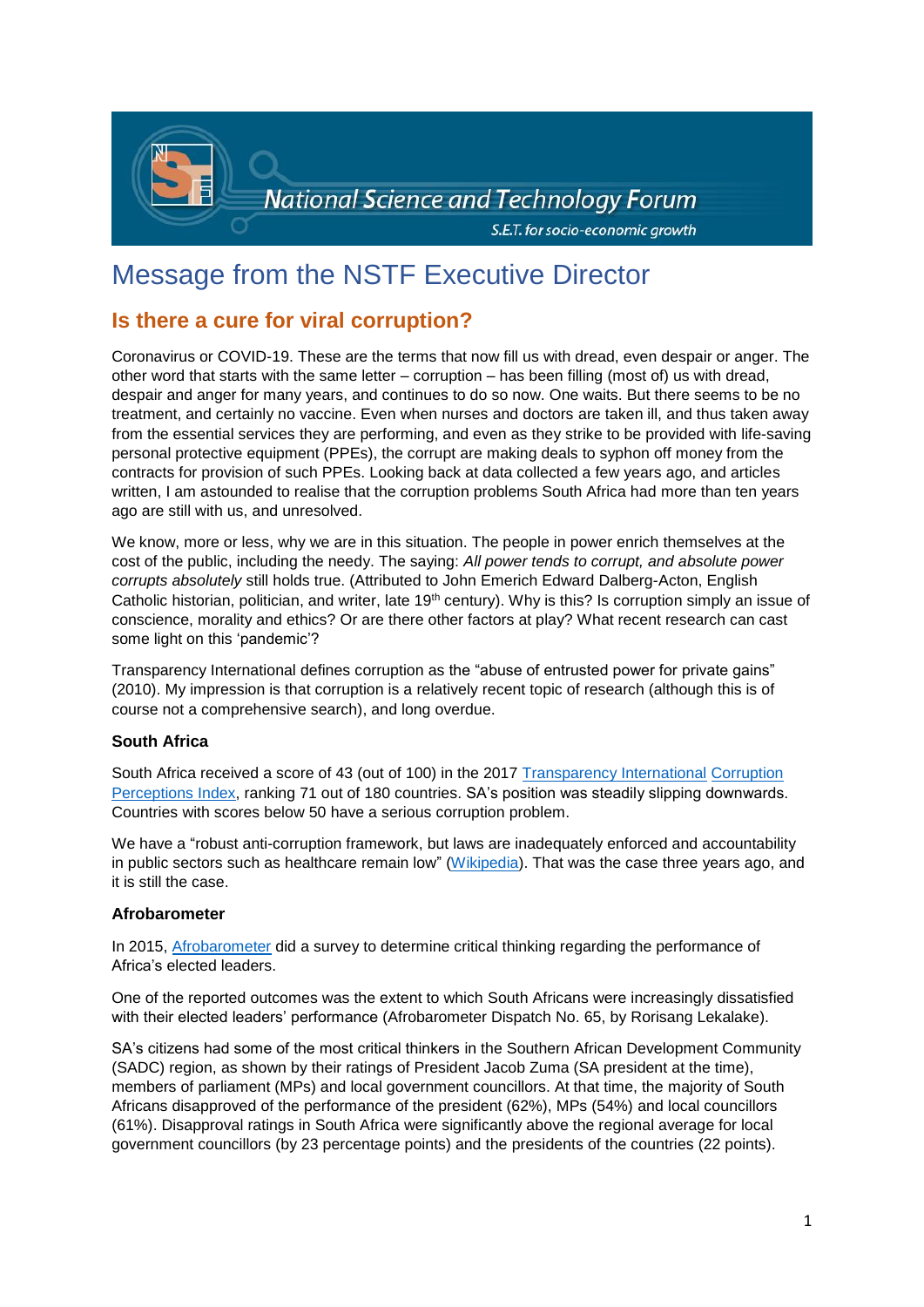South Africans' disapproval of various categories of elected leaders has followed more or less the same trend since 2000. There were significant increases in disapproval of the president and MPs between 2011 and 2015. Disapproval of the nine premiers was significantly lower (at 34%, on average since 2000) and has been relatively stable since 2008. Since 2006, citizens increasingly believed that voters should be responsible for ensuring that leaders do their jobs.

Levels of approval for the president, MPs and local government are similar across age groups and genders. Evaluations of overall government performance had declined significantly in e.g. management of the economy, crime/security, and the fight against corruption. Approval of President Zuma's performance had almost halved between 2011 (64%) and 2015 (36%) and in 2015 was well below the presidential average since 2000 (55%). This is the first time that a majority of South Africans had expressed outright disapproval of a president's performance (62%) since the initial Afrobarometer survey in 2000.

(The Afrobarometer team is led by the Institute for Justice and Reconciliation (IJR) and Plus 94 Research. 2 400 adult South Africans were interviewed in August-September 2015).

#### **Corruption Watch**

A 2014 article published by Corruption Watch is entitled: *[Why is corruption getting worse in South](https://www.corruptionwatch.org.za/why-is-corruption-getting-worse-in-south-africa/)  [Africa?](https://www.corruptionwatch.org.za/why-is-corruption-getting-worse-in-south-africa/)*

South Africans thought in 2014 that public sector corruption was getting worse. Transparency International's (TI) 2013 global [Corruption Perception Index](https://www.corruptionwatch.org.za/content/cpi-2013-%E2%80%93-south-africa-african-context) (CPI) shows that SA had dropped 34 places since 2001, with most of the damage done since 2009. In 2015, SA was ranked at number 72 out of 175 countries and heading downwards.

The Human Sciences Research Council's (HSRC) annual [South African Social Attitudes Survey](http://www.hsrc.ac.za/en/departments/sasas) (SASAS) showed that the proportion of people who thought that tackling corruption should be a national priority almost doubling, from 14% to 26% in the five-year period between 2006 and 2011.

The public is aware that politicians and public officials divert public funds away from service delivery "into their back pockets". (2013 Afrobarometer report, *[Governments falter in fight to curb corruption\)](http://afrobarometer.org/sites/default/files/publications/Briefing%20paper/ab_r5_policypaperno4.pdf).* In 2011 the former head of the Special Investigation Unit, Willie Hofmeyer, reported before parliament that between R25 billion and R30 billion was lost to the government procurement budget each year due to this type of fraud.

The "heart of the problem lies in the lack of accountability for maladministration and corruption". Corruption Watch states that it all starts with the president – while there are various efforts by the government to tackle corruption, "these actions were countered by the continuing impunity on the part of those who were politically and financially powerful". This is unfortunately still the case.

# **Social psychology**

A doctoral dissertation by Nils Christopher Köbis: *The social psychology of corruption* explores the causes of corruption from the social psychological point of view. He starts with: "Corruption occurs daily around the world – causing immense damages". He cites a 2014 Avaaz survey where 116 000 people in 194 countries were asked what the most significant obstacle was to the improvement of global well-being. On top of the list was 'fighting political corruption'; 37% of respondents listed this as the primary societal problem.

Köbis says there was an urgent demand for scientific investigation into the causes and consequences of corruption. Corruption research had neglected the role of psychological processes. Unethical behaviour had been studied through behavioural research, indicating the "immense importance" of psychological factors.

There is however, research in economics that sheds light on corruption, due to the disastrous effect that corruption has on economies. The theoretical and methodological toolkit of such research could help to study crucial questions from a social psychological point of view.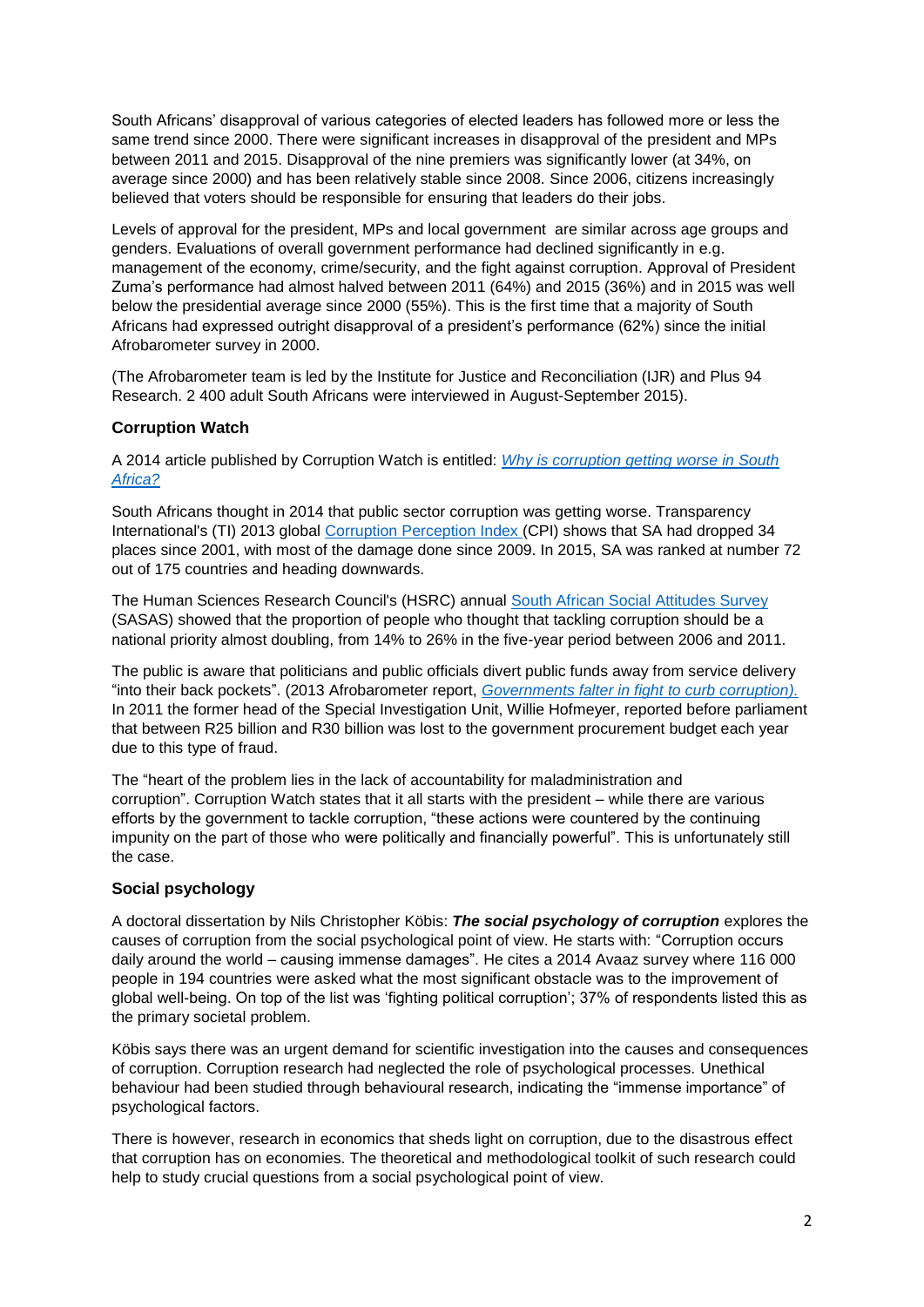Köbis asks, "What type of social norm impacts corruption more strongly: is it the moral evaluation (injunctive norms) or the perception of what everybody else does (descriptive norms)?" and do "severe forms of corruption come about gradually, resembling a 'slippery slope' process or whether they arise abruptly, rather resembling a 'steep cliff'?" Many attempts to curb corruption through harsher punishment regimes have failed.

The author looks at how an individual perceives the social environment, and societal norms. Part of the dissertation presents "empirical data on the intricate social dynamics of corrupt decision-making". He discusses how the presence of another person could influence ethical decision making, and then the psychological dynamics among "multiple corrupt agents". Finally, he writes about how severe corruption emerges, and compares gradual and abrupt processes.

# **The ANC**

An article by [Ebrahim Fakir](https://www.dailymaverick.co.za/opinionista/2013-12-05-the-danger-of-sacrificing-principle-at-the-altar-of-greater-power/#.UqG1r406fWQ) of 5 December 2013 in Daily Maverick calls attention to a telling remark by the then Secretary General of the African National Congress (ANC), Gwede Mantashe. It is entitled *The danger of sacrificing principle at the altar of greater power*.

Fakir cites Eusebius Mckaiser (The Star, 2 December 2013): "…there is a crisis of critical thinking in today's South Africa". The author writes that there is also a lack of proper thinking among leaders. The ANC is practicing realpolitik by regarding principle as something that can be "sacrificed at the altar of greater power". Credibility of processes, organisational rules, the integrity of institutions, all of these mean less for Mantashe, and the ANC, than maintaining alliance unity. We have seen that to be the case since this article was published, and particularly, in the government of President Cyril Ramaphosa.

"Such relativity in moral and ethical reasoning" prevents the start of a "new social order built on accountability and integrity in which new social and political norms are established", with a "new institutional infrastructure that is underpinned by a set of predictable and consistently applied rules that can take root for the good of society. Such a startlingly clear lack of commitment to principle among our senior political leaders can prove socially explosive for our politics in the long term".

Fakir has alas been proved right since 2013, and Gwede Mantashe's words are by no means the only example of this.

# **HSRC's attitude survey**

"Tracking societal values in changing times": The Human Sciences Research Council (HSRC) has conducted the South African Social [Attitudes Survey \(SASAS\)](http://www.hsrc.ac.za/en/departments/sasas) since 2003. "The survey series charts and explains the interaction between the country's changing institutions, its political and economic structures, and the attitudes, beliefs and behaviour patterns of its diverse populations". The annual samples of between 3500-7000 individuals aged 16 and older, regardless of nationality or citizenship, are also geographically spread across the nine provinces.

"The thematic content of the survey tries to identify key topics that would provide reliable and robust measures to shape our understanding of present-day South Africa and the processes of change within it". SASAS is intended as "an instrument for identifying and interpreting long-term shifts in social circumstances and values, rather than simply monitoring short-term changes".

The SASAS data, and various studies of the data, shed light on shifting perceptions in SA.

# **General Household Survey**

An [article,](https://hts.org.za/index.php/hts/article/view/3837/9246) by Willem J Schoeman, which is based on South African religious demography as surveyed by the 2013 General Household Survey (GHS) (16 Feb. 2017), is called *The religious demography as a reality for faith communities.*

I read it to try and understand why such a religious society as ours can be so fraught with corruption. From the 2001 census, the GHS 2013, the second SASAS survey and other surveys, it seems that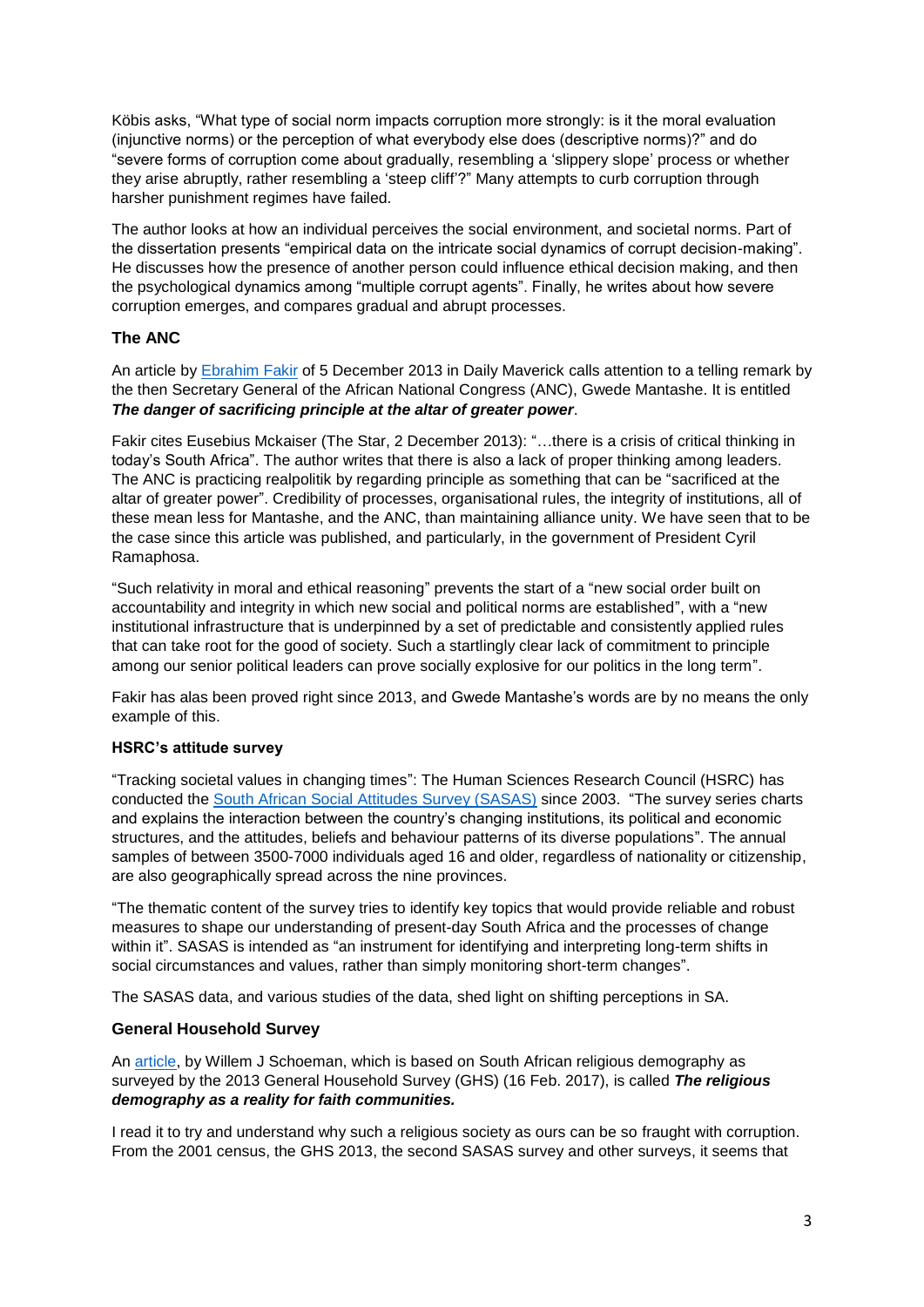there is an increase in the adherence to the Christian religion in SA. What is the influence and role of Christians in the South African society?

Trust plays an important role in a democratic society. Do the citizens believe in or trust the institutions that serve them? "Churches appear consistently to enjoy the highest level of trust across the country, with four out of five South Africans indicating that they either trust or strongly trust churches". Institutions that were at the bottom of the levels of trust are the police, the Scorpions Unit, local police stations and labour unions. This placed the Church and its membership in an important position to have an influence on the South African society. Seventy-four per cent (74%) believe that God exists and they have no doubts about it. SA emerges as strongest in its popular belief in God, even more than a decade after the same statements were put to nationally representative samples in 16 other countries, namely in Europe, but including the relatively religious Philippines, Poland, United States, Northern Ireland and Ireland. About 63% of the South African respondents reported that they prayed once or several times a day.

Two questions were asked, one about tax compliance and the other on honesty regarding accessing a government social grant. Only 49% indicated that it was seriously wrong if taxpayers did not report all their income in order to pay tax, while 58% reported that it was seriously wrong to submit incorrect information in order to qualify for a social grant.

It seems that many South Africans have a flexible attitude towards their tax obligations on the one hand, and the extent to which they can access cash benefits from the state on the other.

In conclusion, the second SASAS report stated that Christians held strong orthodox views in relation to the Christian doctrine, claiming to believe in God (74%) and in the Bible as the literal word of God (64%); and 'Jesus is the solution to all the world's problems' (76%). This may also be seen as being in step with Christian communities in the South that place an emphasis on the Bible and biblical authority that differs from the outlook common in Europe and North America (Jenkins [2006:](https://hts.org.za/index.php/hts/article/view/3837/9246#CIT0008_3837)8). A critical question may be posed about the role that Christians play in dealing with the state and its institutions: Should honesty not play a more important role, or how do Christians and churches position themselves within society?

My opinion is that it is not only the government that is playing 'realpolitik' - the public is also doing so. Considering that most South Africans find it hard to cover all their essential expenses with the income they receive or earn, and that wage/salary earners have multiple dependents, it is not surprising that many would regard the government as demanding too much from the taxpayer. Perhaps 'the government' is also perceived as too abstract an entity, not a person or people, and thus taxpayers do not regard the withholding of money from SARS as stealing?

#### **What are the conditions within which corruption tends to be prevalent in a country? Do such conditions apply to South Africa?**

I came across the following paper published in the International Journal of Economics, Business and Finance. The authors are in the Department of Accountancy, at Accra Polytechnic in Ghana.

*[Determining Factors Affecting Corruption: A Cross Country Analysis](http://www.ijebf.com/IJEBF_Vol.%201,%20No.%2010,%20November%202013/Determining%20Factors%20.pdf)* by Ransford Quarmyne Churchill, William Agbodohu, and Peter Arhenful.

The authors did statistical analyses to develop a model for comparison of countries in terms of factors that tend to be present where corruption is prevalent. They included data for 133 countries for the years 1996, 1998, 2000, 2002 and 2004, in relation to ten indicators, and recorded 504 observations.

It is the nature of such studies that statistical correlation between trends is shown, but that causal relationships cannot be concluded from such evidence. Research in this regard would be useful.

What follows is the authors' highlighting of some of the variables for discussion, and my reflection on how these variables might be applicable to South Africa. The authors conclude:

1. Ethnic Diversity. "Ethnic diversity is a key determinant of control of corruption". There is of course nothing that can be done to change this. "Ethnic diversity may trigger nepotism, a root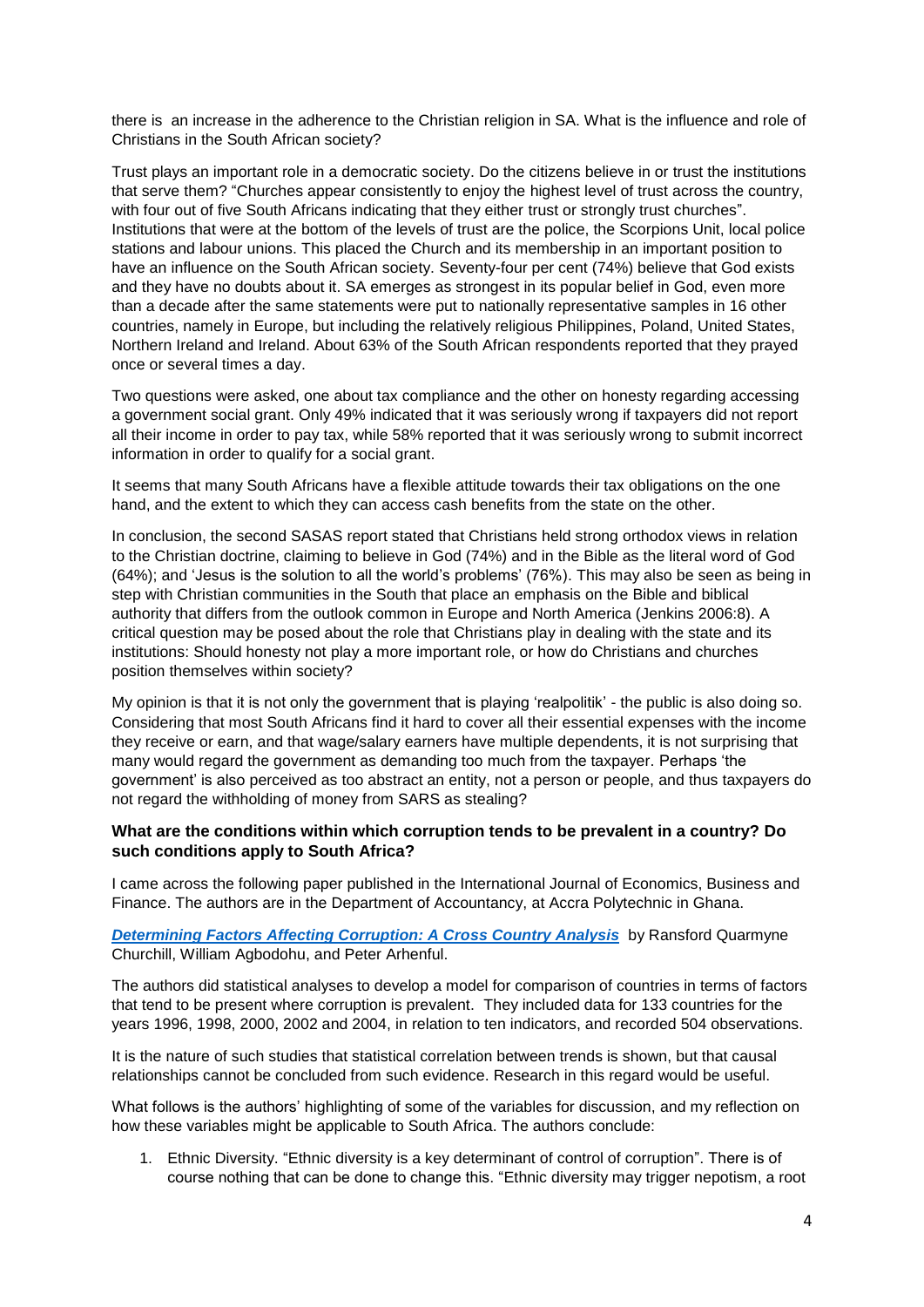of corruption (citing Treisman 2000). People would tend perhaps, to put the interests of their ethnic group first, ahead of the national interest. When in power, people may abuse their positions to benefit the group from which they come. This could apply to access of natural resources, procurement contracts, etc."

In South Africa, this is a highly contentious issue, and I am aware that my reflection may offend some people. We are reluctant to speak of ethnicity, as the dominant social narrative is that we are all one society and nation, regardless of where we come from in the country. This is part of our inheritance from the liberation struggle. The Apartheid regime had a policy of 'divide and rule' and emphasised the differences among ethnic groups. Furthermore, the narrative is that the majority is united by the ruling party, which in principle does not privilege any particular ethnic group. I am supportive of the approach that de-emphasises ethnicity, in the interests of building a South African nation, yet the reality of actual social interactions needs to be made explicit, if we are to address possible factors associated with corruption. Has anyone dared to study whether ethnicity has an effect on the way corruption is played out? Ethnicity is of course not the only factor. Yet there are networks of privilege. It would be interesting to know who the people are who typically derive benefit from such networks. Anecdotally, these seem to be people from the same extended family, or friends, or people who have done business with the person in power before. That is the nature of networking, I think, that the social network of any individual would include particularly, people from the same region and cultural background. It would include people that the powerful person can trust or whose loyalty they can expect, in some way. Because this is a natural way of building social networks, it is perhaps hard to prevent people in some position of power to privilege their own particular social network.

2. Political Stability. "Mitigating corruption is a long process, which required continuous effort from the government and the civil society". Political stability is also a prerequisite for law enforcement. World Bank data show that the scores for political stability and control of corruption are strongly related. Politically unstable countries tend to have leaders that abuse their short time in office to enrich themselves for personal gain at the expense of the country.

South Africa has political stability in the sense that the ruling party has been voted into position repeatedly in credible elections. However, the party is fractured, and there is ongoing competition for power within the party, causing the voting process to be close to meaningless. One cannot vote for one faction or another. Without a 'faction' that is clearly in charge and has the power to implement change, the desired change is close to impossible to achieve. In addition, law enforcement was deliberately crippled during the period of the previous president's rule of the country, as part of rampant corruption at the time.

The authors' mention of politicians' short terms in office might be a very influential factor in South Africa's case. Given unemployment, persistent inequality and perhaps lack of skills, politicians and state employees may simply be making the most of their temporary time in office to ensure that they have wealth, and can distribute wealth to those connected to them, before their privilege of office ends. Yet, state employees in government offices are generally well remunerated, with generous annual increases approved time and again. Is there possibly a sense that in order to escape the poverty that the majority have been and are subjected to, 'insurance' against such personal experience of poverty must be secured at all costs?

3. Urban Population. The authors write that at some point the proportion of the urban population relative to the rural population has a negative relationship with the control of corruption score. However, after reaching a certain level, an increase in proportion of the urban population has a positive effect on the control of corruption score. The authors surmise that this could relate to countries that rely primarily on service industries, and that strengthening corruption control is part of maintaining an efficient economy in these cases.

South Africa's rate of urbanisation is high, but we have a substantial farming sector and rural population. It could be argued that our country is in the phase where corruption is expected to take place, i.e. where the urban population is substantial and growing.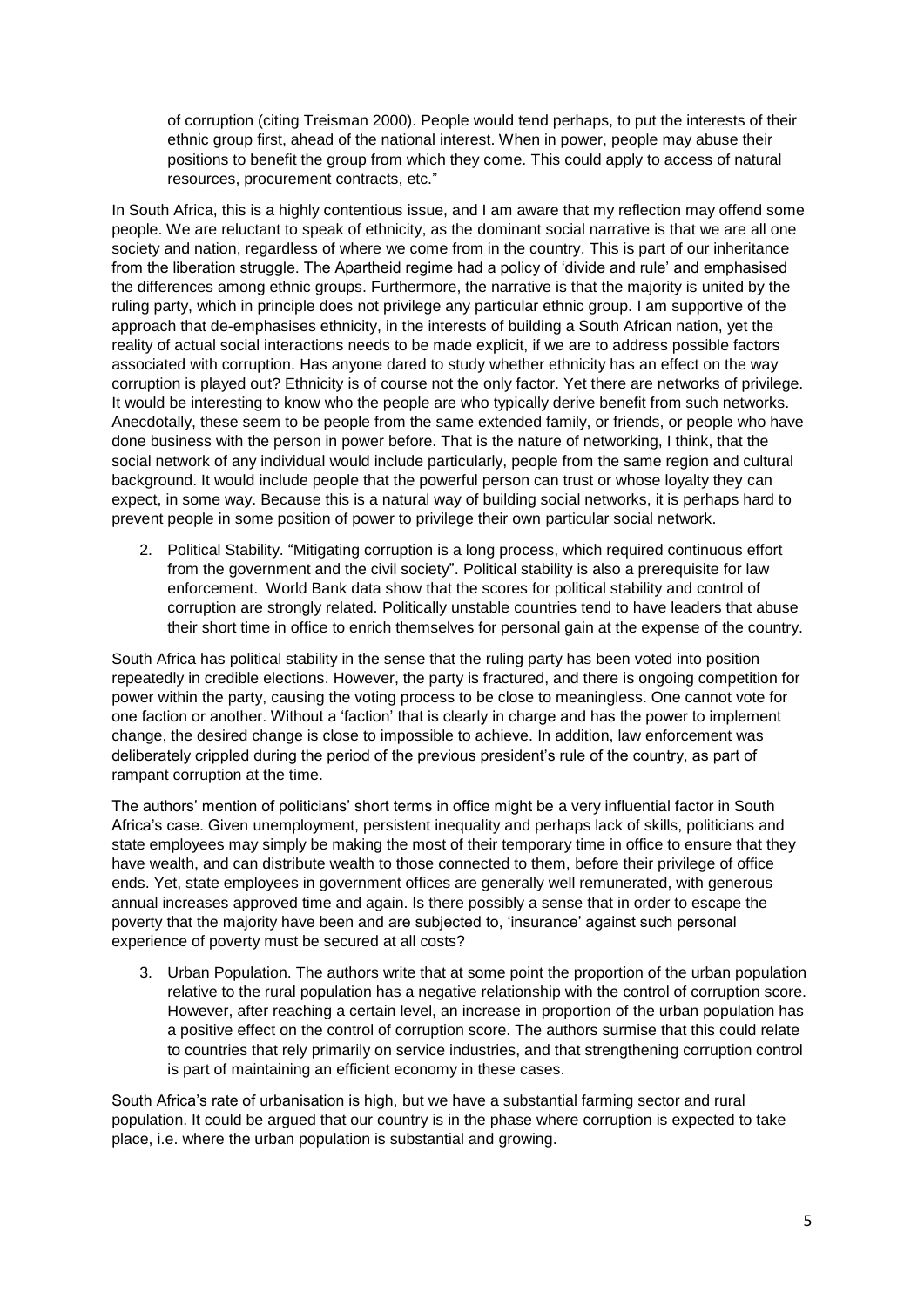4. Economic Openness. "The regression model shows that economic openness, calculated as the ratio between export and import and total GDP has [a] negative coefficient and is statistically significant. This is in contradiction with my hypothesis that built on the assumption that economic openness opens the domestic market for foreign producers".

Economic openness has certainly not helped to stem corruption in South Africa, although it is not clear to me how it might be a 'determinant' of corruption.

5. Economic Freedom. "The regression model shows that economic freedom has [a] positive coefficient and is statistically significant". Economic freedom reduces economic informality which is prone to corruption. A measure of "the degree to which the policies and institutions of countries are supportive of economic freedom" is included in the study. This, in turn, is dependent on (1) government size, which should be sufficient to "provide high quality and fair service to the public". (2) The presence of legal structure (clarity in law as to which activities are deemed illegal) and property rights – so that bribes need not be paid for protection. (3) Access to "sound money or currency", so that the use of "illegal money" is discouraged. (4) Freedom to trade internationally. (5) Regulation of credit, labour and business. "In sum, economic freedom makes starting, doing and closing business relatively easy".

The first requirement that the authors describe as the size of the government is incorrect, because a bloated public service does not lead to good and fair service of the public. The factors of a good public service should be reviewed and studied separately.

South Africa has most of the requirements for economic freedom listed by the authors, and yet it has corruption. South Africa does have a sound legal framework, but one often hears the lament that our legislation and regulations are good in themselves, but are not implemented as they should be. We have a sound currency, freedom to trade internationally, and regulation of credit, labour and business. But I would argue that South Africa does not make it easy to start and do business. It would seem that policies and institutions, important as they are, are not sufficient to prevent corruption.

6. Press Freedom. "The relationship between press freedom and control of corruption is nonlinear". The data shows that countries that have very low quality of press can have a relatively high control of corruption score. The control of corruption score depends on perceptions, so the high score in these countries could be explained by the absence of a critical press. As press freedom increases, the control of corruption score gradually declines, until the press freedom index is at about 40. This is the case for Nigeria, Ghana, Moldova and Pakistan, which are countries with a very low control of corruption score, i.e. they are perceived to be corrupt because of the presence of a critical press. Although the media are able to expose corruption, the governments are impervious to the criticisms of the press and the media are powerless to influence government. Beyond 40, the increase of the press freedom score is associated with an increase in the control of corruption score. A high degree of press freedom means that the media are able to influence the political process. It is then possible for media exposure to lead to government measures to control corruption.

We can take pride in South Africa's freedom of speech and its media freedom, which are signs associated with democracy. The media has also been doing its job of exposing corruption for many years. And yet, the media have not been able to effect much change through such exposures, except perhaps subtly and over a long period of time. SA is therefore in the middle 'phase' described by the authors, where a critical press exposes corruption but the government is impervious to these exposures. One can only hope that this has an influence on young people, stimulates debate among them, and has an influence on our country's future. But in our current political landscape the critical and sane messages carried in some of the media have not reached everyone, or have failed to convince.

7. Country Specific Effect. "The country specific factors may consist of factors that cannot be included in the model due to lack of data …[or] factors that cannot be quantified such as history, local culture and belief, and country geopolitics".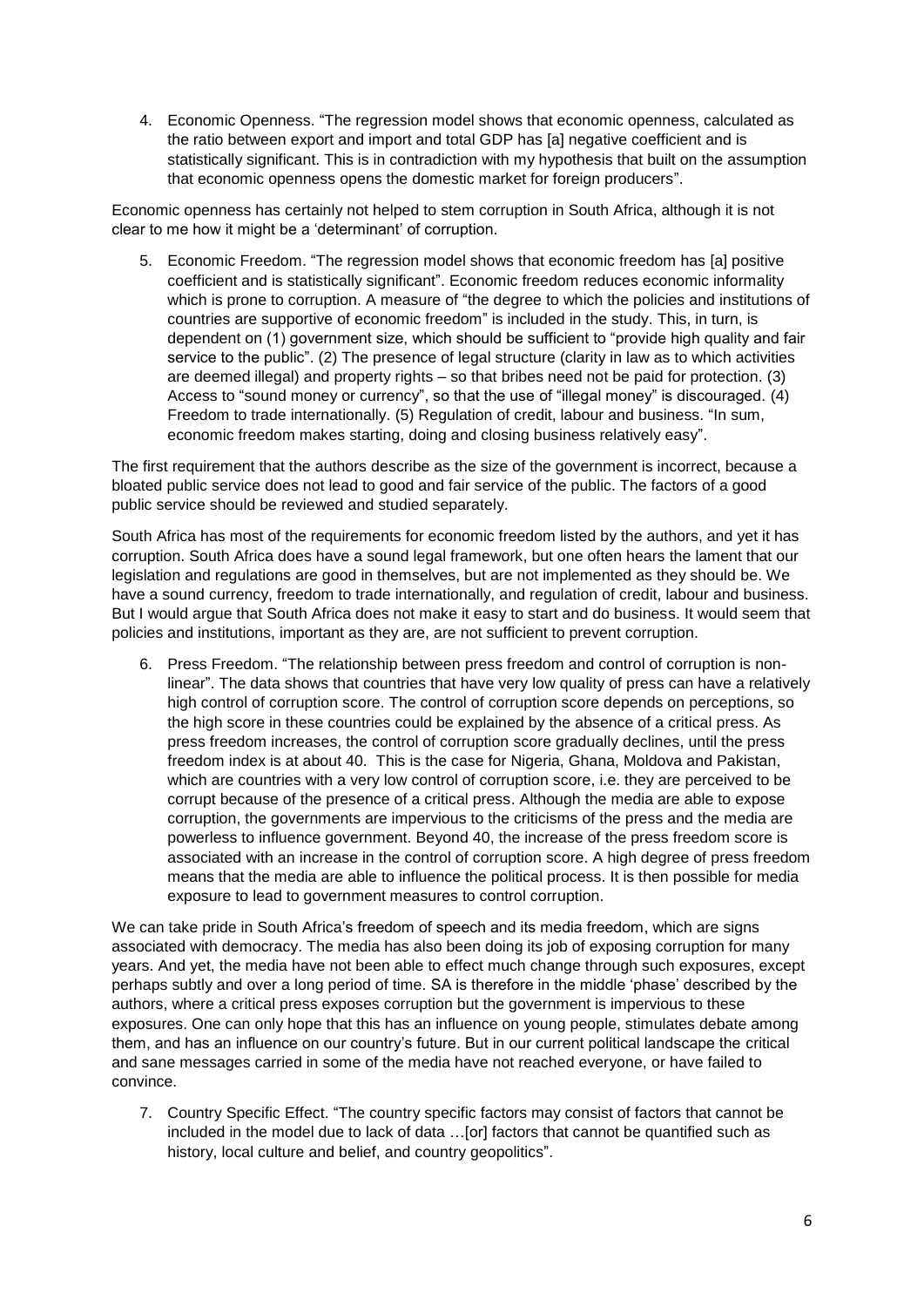This is certainly the case for SA. Illiteracy and a lacking culture of reading among large portions of SA's adult population contribute to lack of access to crucial information and hinder democratic participation. The limitations of our education system too, and particularly proficiency in English, result in lack of knowledge and insight among voters and make people vulnerable to manipulation by politicians who speak their languages. Despite the failures of the education system, I think it is fair to say that there has been improvement over time, though excruciatingly slow. There is also hope in the ubiquity of electronic gadgets and machines. More people have television, cell phones, computers and internet connectivity than ever before, and young people who have smart phones and some data have the world at their fingertips (at least some of the time). It is expected that the voting population will become ever more critical, and that when politicians realise this, they will have to find more substantial ways to woo the voters, beyond food parcels and T-shirts.

# **World Values Survey**

Another source of data is the [World Values Survey \(WVS\).](https://www.worldvaluessurvey.org/wvs.jsp) Jointly with another organisation, surveys were done in 78 countries/territories.

The WVS-7 dataset includes over 300 indicators, based on the common WVS-7 questionnaire which is standardised across all countries. Macro-level variables for each nation are also included, like the global region, per capita GDP and level of democracy. The WVS-7 questionnaire covers 14 themes, including:

- Social values, attitudes & stereotypes (45 items);
- Social capital, trust and organisational membership (49 items);
- Corruption (9 items);
- Post-materialist index (6 items)
- Science & technology (6 items)
- Religious values (12 items)
- Ethical values & norms (23 items)
- Political interest and political participation (36 items)
- Political culture and political regimes (25 items)

SA is not included in the  $7<sup>th</sup>$  wave), but was included in waves 1-6 (up to 2013).

# **Conclusion**

Corruption, being a social phenomenon, is not easy to study. Ongoing research in various disciplines and of a multi-disciplinary nature are essential because they should inform decision makers and activists who want to fight corruption.

Serious corruption is found all over the world, but for our country it is particularly disastrous because of our precarious socio-economic situation. Factors associated with corruption are present in the South African socio-political landscape. Looking at country comparisons, we could not have expected to be entirely free from corruption. However, SA's people have made it very clear that they are aware of, worried and angered by ongoing corruption on a large scale, for a very long time. There should have been drastic action against corruption by government by now.

The reasons for persistent corruption are complex – the burdens of poverty and inequality are probably contributing factors, in that people with access to funds (whether legal or illegal) might want to use their power to improve the lives of their relatives, friends, and communities. The temporary nature of political positions does not help to control the situation – once politicians resign, are removed from their posts, voted out, etc, there is usually no safety net that would allow them to maintain a quality of life that they got used to, or even a decent quality of life, and there might be no further opportunities to extend patronage to their families.

A free press and sound legislative framework do not necessarily lead to effective corruption management. As the population becomes increasingly aware of corruption through electronic media, especially the young population, the government has to realise that its time is up. Civil disobedience